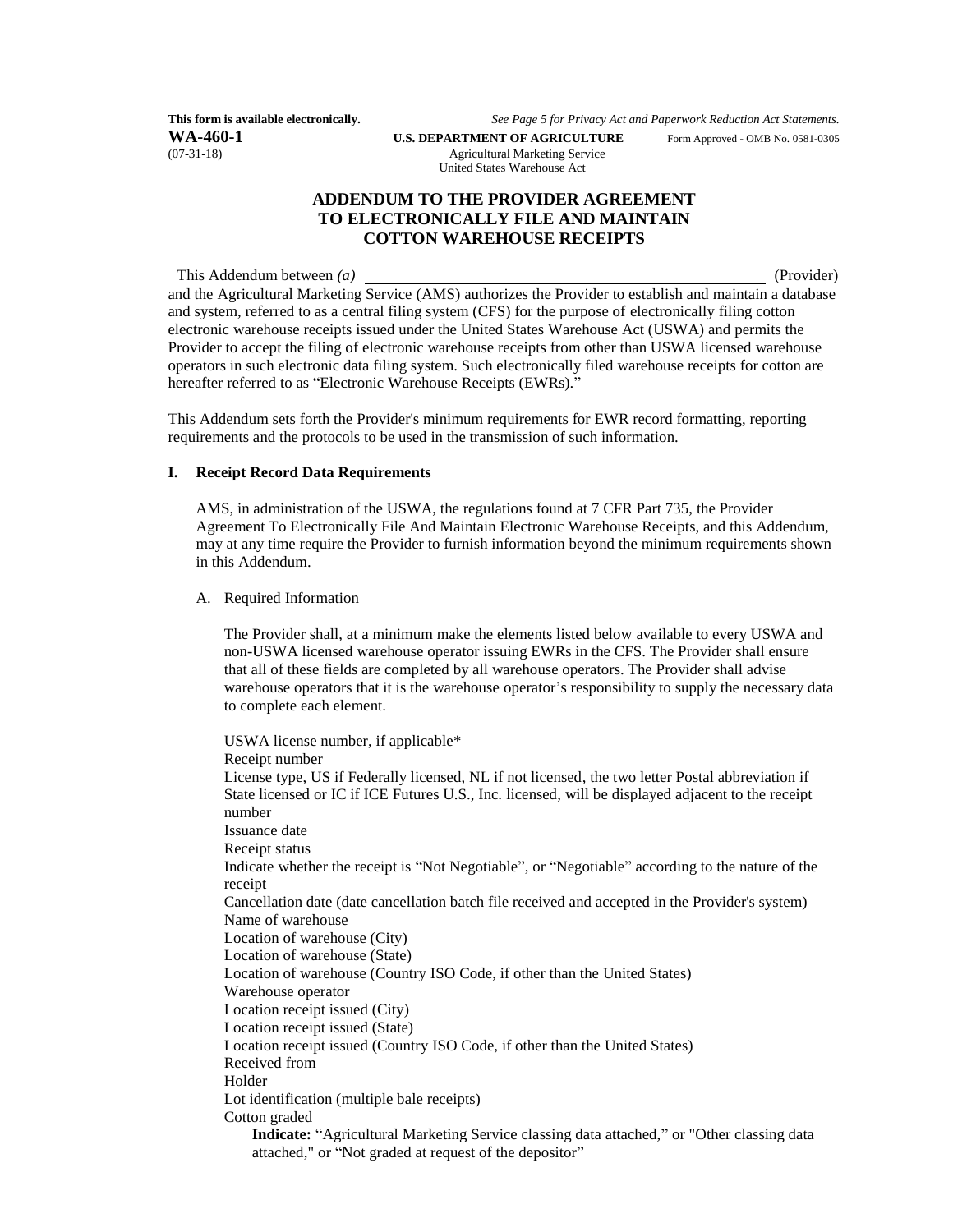#### **WA-460-1** (07-31-18) **Page 2 of 5**

Crop year (not required on non-negotiable multiple bale EWRs) Net weight (non-negotiable EWRs must show the total net weight) Number of bales (multiple bale EWRs) Warehouse Code (foreign warehouse codes are not assigned by USDA) Receipt Type (single bale or multiple bale) Paper receipt number (if applicable) Compression status Compression Paid or Unpaid Receiving Charges Paid or Due Storage Paid through Date Location of Bale Gin Code\*\* (Does not apply to non-negotiable multiple bale EWRs; foreign gin codes are not assigned by USDA) Gin Tag\*\* (Does not apply to non-negotiable multiple bale EWRs; foreign gin tags are not regulated by USDA) Gross and Tare weight (non-negotiable EWRs must show the total gross and tare weight) Name of person authorized to sign warehouse receipt Terms and conditions (Refer to Section III for USWA licensed warehouse operators, Section IV for State or non-licensed warehouse operators and Section V for ICE Futures U.S., Inc. licensed warehouse operators for terms and conditions that apply to each EWR that must be furnished by the warehouse operator issuing the EWRs).

\* Enter Federal or State license number, if not licensed zero fill field. In the case of foreign warehouses, enter ICE Futures U.S., Inc. license number.

\*\*In case of reconcentrated cotton this element can be the previous storing warehouse code and receipt number.

B. Additional Information

The Provider shall, at a minimum, make the element listed below available to every USWA and non-USWA licensed warehouse operator issuing EWRs in the CFS. The Provider shall ensure that this field is completed by all warehouse operators. The Provider shall advise warehouse operators that it is the warehouse operator's responsibility to supply the necessary data to complete this element. This addendum does not restrict the number of fields that may be made available to warehouse operators.

Commodity Credit Corporation (CCC) Agreement (Y or N)

C. Required elements that can be modified without the warehouse operator being the holder

AMS may modify the elements, "receiving charges paid or due", and "storage paid through date", on EWRs that CCC is the holder and payments have been made to the warehouse operator. The Provider shall notify the warehouse operator of any changes.

AMS will allow the warehouse operator to modify the element, "location of bale", without being the holder of the EWR. The Provider shall notify the current holder of the EWR of any changes.

D. Converting Electronic to Paper

When converting from an electronic to a paper warehouse receipt, the Provider shall advise the warehouse operator to print on the face of the paper warehouse receipt the EWR number.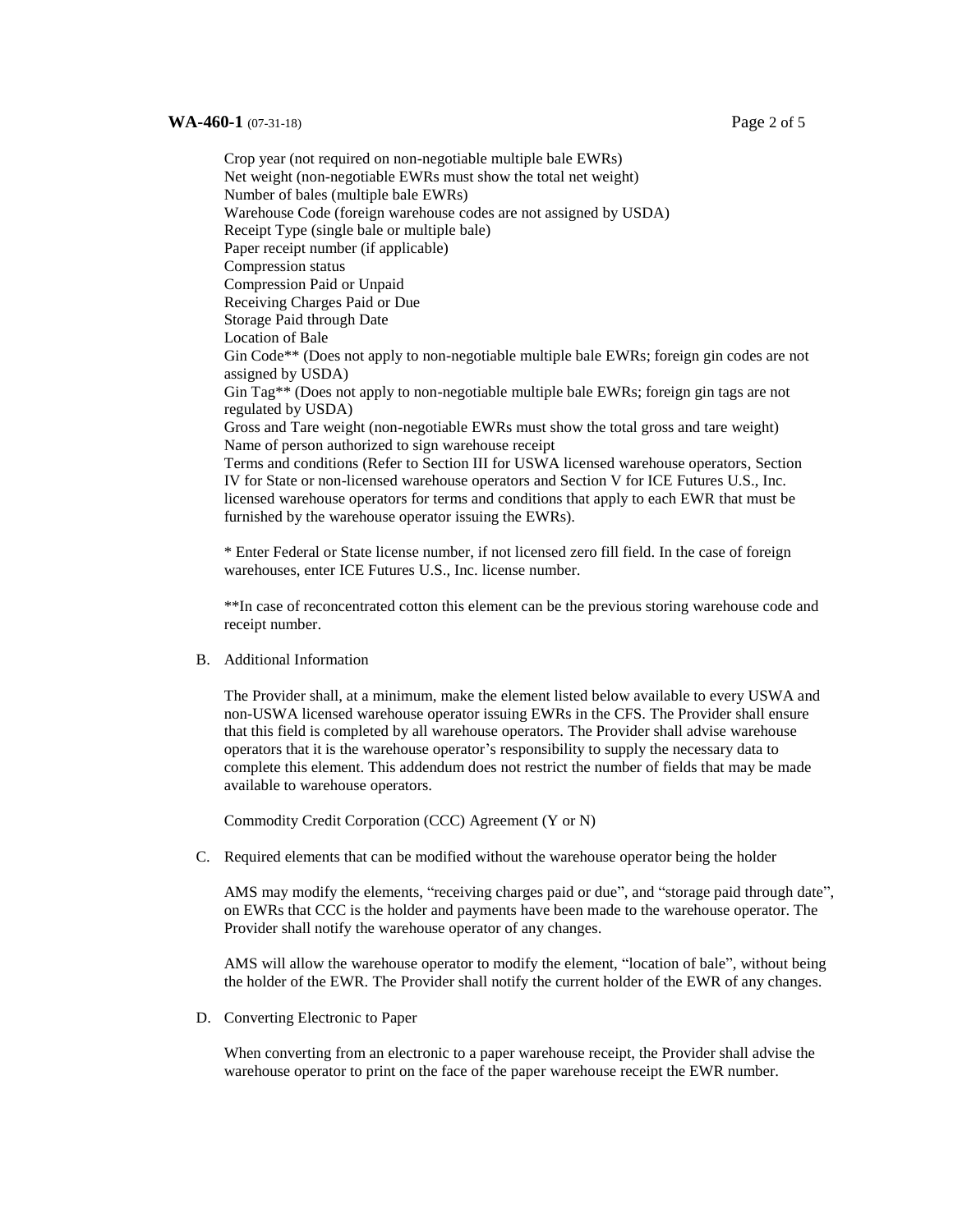#### **WA-460-1** (07-31-18) **Page 3 of 5**

### **II. Transmission of Data**

Upon request by AMS all transmissions of data shall be secured and transmitted via telecommunications hardware and software according to the requirements described in Attachment I Provider Specifications for interfacing with Warehouse Examiners' Communications Software (WECS).

## **III. Terms and Conditions For USWA Licensed Warehouse Operators**

The following information must be recorded on all EWRs.

The statements:

Incorporated or Unincorporated and if incorporated, under what laws.

Insured, to what extent, by the warehouse operator against loss by fire, lightning and other risks.

Weight was determined by a weigher licensed under the USWA.

The applicable charges claimed by the warehouse operator for storage and other services.

In the event the relationship existing between the warehouse operator and any depositor is not that of strictly disinterested custodianship, a statement setting forth the actual relationship.

## **IV. Terms and Conditions For State or Non-Licensed Warehouse Operators**

The following information must be recorded on all EWRs.

The statements:

Incorporated or Unincorporated and if incorporated, under what laws.

Insured, to what extent, by the warehouse operator against loss by fire, lightning and other risks.

The authority that the warehouse operator issues warehouse receipts under, state warehouse code for state licensed warehouses or Uniform Commercial Code for non-licensed warehouses.

The amount of bond or financial assurance backing the EWR.

Weight was determined by a weigher licensed or approved under what laws or authority, or "Not weighed on request of depositor."

The applicable charges claimed by the warehouse operator for storage and other services.

In the event the relationship existing between the warehouse operator and any depositor is not that of strictly disinterested custodianship, a statement setting forth the actual relationship.

## **V. Terms and Conditions For ICE Futures U.S., Inc. Licensed Warehouse Operators**

The following information must be recorded on all EWRs.

The statements:

Legal Structure of Licensed Warehouse Operator and organized under what laws.

Insured, to what extent, by the warehouse operator against loss by fire, lightning and other risks.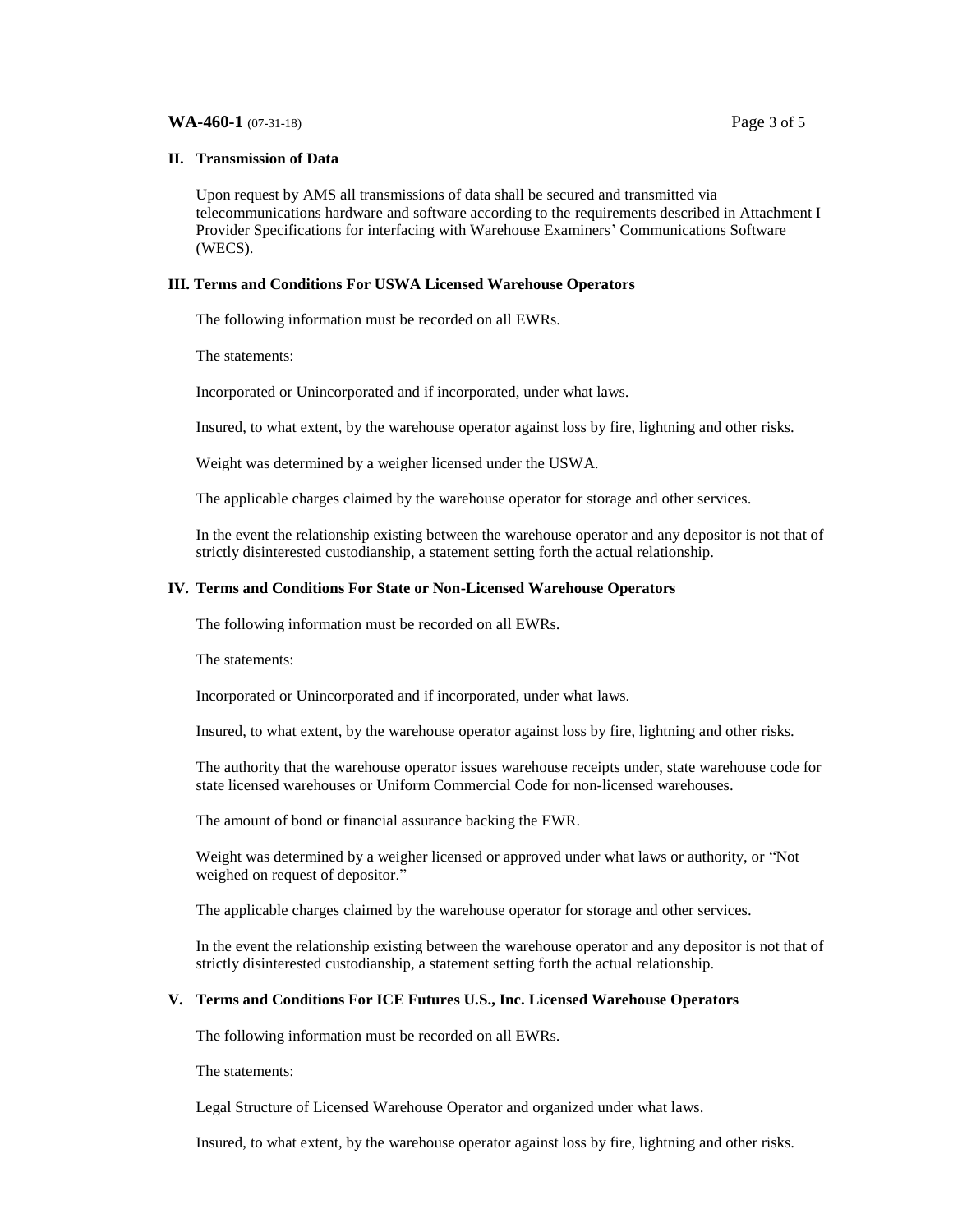## **WA-460-1** (07-31-18) Page 4 of 5

The authority that the warehouse operator issues warehouse receipts under.

The amount of bond or financial assurance backing the EWR.

Weight was determined by a weigher licensed or approved under what laws or authority, or "Not weighed on request of depositor."

The applicable charges claimed by the warehouse operator for storage and other services.

In the event the relationship existing between the warehouse operator and any depositor is not that of strictly disinterested custodianship, a statement setting forth the actual relationship.

## **VI. Contact**

Chief, License and Storage Contract Branch Warehouse and Commodity Management Division P. O. Box 419205 - Stop 9148 Kansas City, MO 64141-6205 Phone: 816-926-6474 Fax: 844-930-0174

*(a)* Name of Provider

*(b)* Signature of Provider

*(c)* Title of Provider

*(d)* Date

*(e)* Signature of the Administrator of the Agricultural Marketing Service

*(f)* Date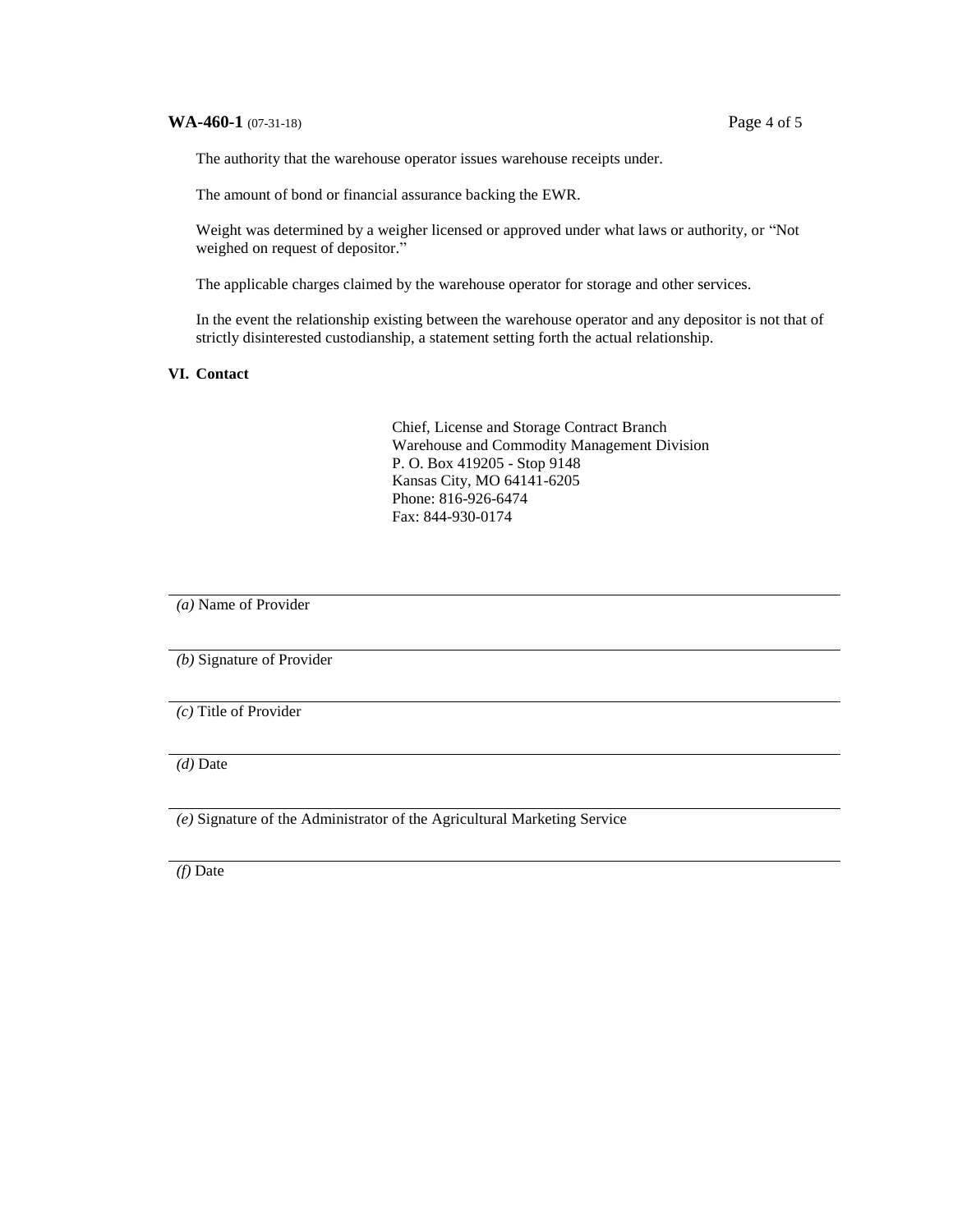#### **WA-460-1** (07-31-18) **Page 5 of 5**

| <b>NOTE:</b> | The following statement is made in accordance with the Privacy Act of 1974 (5 U.S.C. 552a - as amended).<br>The authority for requesting the information identified on this form is 7 CFR Part 735, 7 CFR Part 1423, 7<br>CFR Part 1427, the United States Warehouse Act (Pub. L. 106-472), and the Commodity Credit Corporation                                                                                                                                                                                                                                                                     |
|--------------|------------------------------------------------------------------------------------------------------------------------------------------------------------------------------------------------------------------------------------------------------------------------------------------------------------------------------------------------------------------------------------------------------------------------------------------------------------------------------------------------------------------------------------------------------------------------------------------------------|
|              | Charter Act (15 U.S.C. 714 et seg.). The information will be used to establish and maintain a database and<br>central filing system for electronically filing cotton warehouse receipts and electronic documents issued<br>under the United States Warehouse Act. The information collected on this form may be disclosed to other<br>Federal, State, Local government agencies, Tribal agencies, and nongovernmental entities that have been                                                                                                                                                        |
|              | authorized access to the information by statute or regulation and/or as described in applicable Routine Uses<br>identified in the System of Records Notice for USDA/FSA-2, Farm Records File (Automated) and<br>USDA/FSA-3, Consultants File. Providing the requested information is voluntary. However, failure to furnish<br>the requested information will result in a determination of ineligibility to obtain new licensing or retain existing<br>licensing under the United States Warehouse Act.                                                                                              |
|              | According to the Paperwork Reduction Act of 1995, an agency may not conduct or sponsor, and a person is<br>not required to respond to, a collection of information unless it displays an OMB control number. The valid<br>OMB control number of this information collection is 0581-0305. The time required to complete this<br>information collection is estimated to average 30 minutes per response, including the time for reviewing<br>instructions, searching existing data sources, gathering and maintaining the data needed, and completing<br>and reviewing the collection of information. |
|              | The provisions of appropriate criminal and civil fraud, privacy, and other statutes may be applicable to the                                                                                                                                                                                                                                                                                                                                                                                                                                                                                         |

*information provided. RETURN THIS COMPLETED FORM TO THE WAREHOUSE AND COMMODITY MANAGEMENT DIVISION, STOP 9148, P.O. BOX 419205, KANSAS CITY, MO 64141-6205.*

In accordance with Federal civil rights law and U.S. Department of Agriculture (USDA) civil rights regulations and policies, the USDA, its Agencies, *offices, and employees, and institutions participating in or administering USDA programs are prohibited from discriminating based on race, color, national origin, religion, sex, gender identity (including gender expression), sexual orientation, disability, age, marital status, family/parental status,*  income derived from a public assistance program, political beliefs, or reprisal or retaliation for prior civil rights activity, in any program or activity<br>conducted or funded by USDA (not all bases apply to all programs).

Persons with disabilities who require alternative means of communication for program information (e.g., Braille, large print, audiotape, American Sign<br>Language, etc.) should contact the responsible Agency or USDA's TARGET *Federal Relay Service at (800) 877-8339. Additionally, program information may be made available in languages other than English.* 

To file a program discrimination complaint, complete the USDA Program Discrimination Complaint Form, AD-3027, found online at<br><u>[http://www.ascr.usda.gov/complaint\\_filing\\_cust.html](http://www.ascr.usda.gov/complaint_filing_cust.html)</u> and at any USDA office or write a letter a *information requested in the form. To request a copy of the complaint form, call (866) 632-9992. Submit your completed form or letter to USDA by: (1) mail: U.S. Department of Agriculture Office of the Assistant Secretary for Civil Rights 1400 Independence Avenue, SW Washington, D.C. 20250-9410; (2) fax: (202) 690-7442; or (3) email[: program.intake@usda.gov.](mailto:program.intake@usda.gov) USDA is an equal opportunity provider, employer, and lender.*